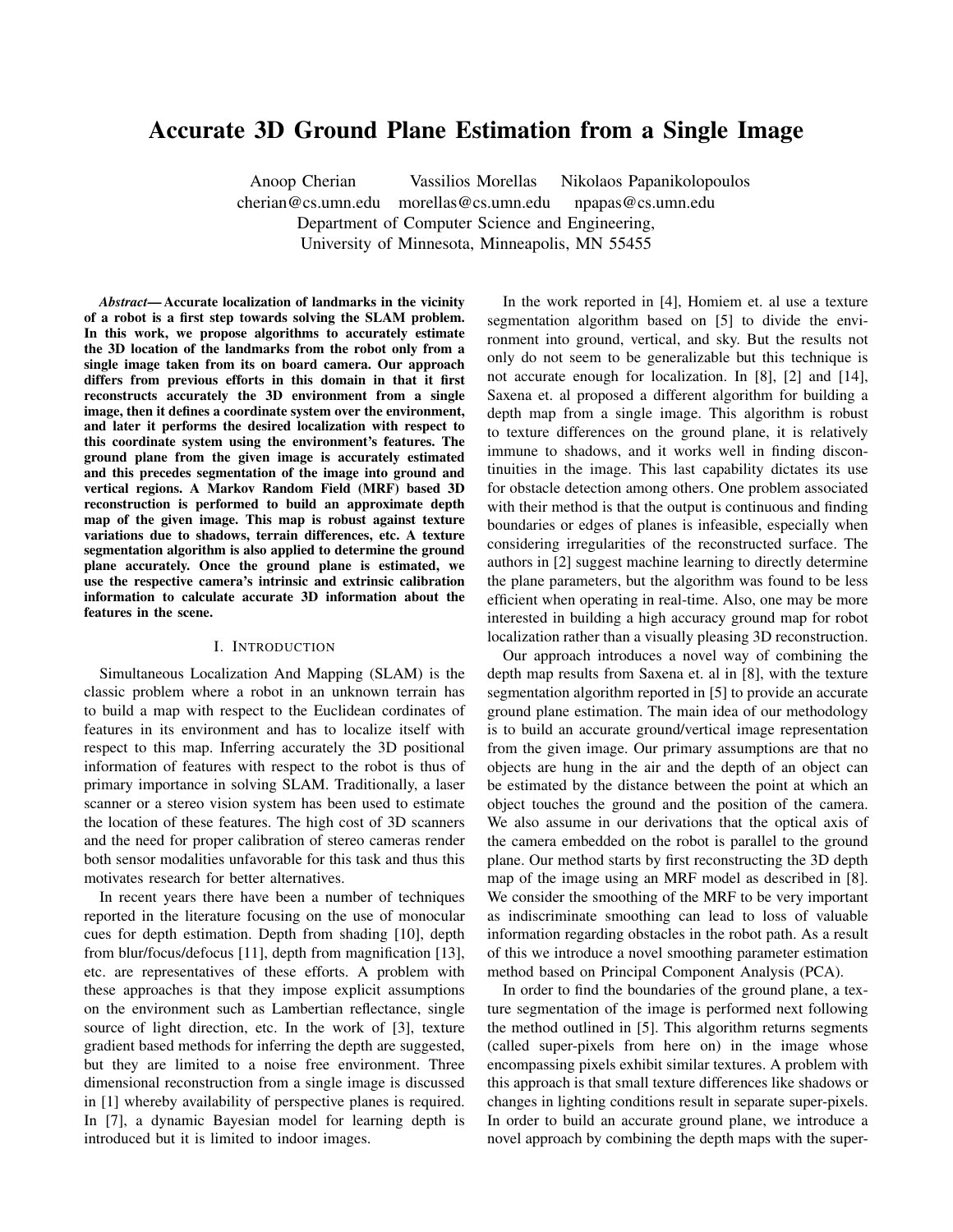pixels. Once the ground plane is found, we use the calibration of the camera along with information regarding its Euclidean position to build a 3D coordinate system for the image. We intend to address in the future the intricacies associated with the simultaneous movements of the robot and the change of feature coordinates due to the robot's moves.

The rest of the document is organized as follows: We begin with algorithms for estimating the ground plane outlined in Sections II.A, II.B and II.C. In Section II.D, we define a reference frame for estimating the depth at a pixel in the image. Finally, we discuss our experiments, a few sample reconstructions, and empirical results in Section III.

#### II. GROUND PLANE ESTIMATION

#### *A. 3D depth map construction*

Humans seldom have any difficulty in inferring the 3D structure of the scene from a single image. This is not only attributed to prior knowledge about the environment but also to using monocular cues such as texture variations, occlusion, known object sizes, haze, de-focus, etc. For example, the texture of many objects will look different at different distances from the viewer. Texture gradients capture the distribution of the direction of the edges and it is a valuable source of depth cues. Haze, which is caused by atmospheric light scattering can also provide texture information to define depth. For example, the haze of the sky is very different from the haze of something closer to the camera. This research stems from the approach described in [8]. It uses texture energies, texture gradient, and haze as the sources of depth information. Since we deal with RGB images in which the texture is distributed over the three color channels, it is better to consolidate the texture information to a single intensity channel by converting the image into the YCbCr format. This pixel intensity information is convolved with 9 Laws mask filters [6], 2 local averaging filters, and 6 Nevatia-Babu texture gradient filters [9]. The Laws and Nevatia-Babu filters are shown in Figure 1. Typical outputs of these filters for a sample image are shown in Figure 2. These 17 filter outputs combined with their squared energies form a 34 dimensional feature vector. In order to include information regarding depth at neighboring pixels, we include the feature vectors from the four neighbors as well to form a 34x5=170 dimensional feature vector. We call it the *absolute feature vector* since its components directly map to the depth at the pixel. The absolute feature vector is complemented with



Fig. 1. (a) Laws masks filters (9 3x3 filters), (b) Nevatia-Babu texture gradient filters.

another feature vector, called the *relative feature vector* to represent relative depths between two given pixels. It is formed using the 17-dimensional feature vector introduced earlier by creating a 10-bin histogram for every dimension. We assume that the relative depth between two pixels is proportional to the difference between the respective relative feature vectors.



Fig. 2. First subplot shows the original image. Images 1-9 are outputs of the Laws mask filters. These filters do local averaging, edge detection, and spot detection. Images 10-11 are the results of local averaging filters applied to the Cb and Cr channels respectively. Images 12-17 are the outputs of the Nevatia-Babu filters. They provide information regarding the direction of texture gradients.

Now that depth information from a single image has been represented by a composite feature vector (using the absolute and relative feature vectors), a supervised learning algorithm applied on a Gaussian Markov Random Field (MRF) [12] is deployed to estimate the posterior distribution of the depth for every pixel in the image. We do not use the feature vectors at multiple scales as discussed in the original paper. This is a compromise we have made as the extra computational burden introduced is not justified by the accuracy achieved. We model the posterior distribution of depth d, given the feature vectors X parameterized by  $\sigma$  and  $\theta$  as:

$$
P(d|X; \sigma, \theta) = \frac{1}{Z} exp(-E_{\sigma, \theta}(d, X))
$$
 (1)

where

$$
E_{\sigma,\theta}(d,X) = \sum_{i=1}^{n} \frac{(d_i - X_i \theta_r)^2}{\sigma_{1r}^2} + \sum_{i=1}^{n} \sum_{j \in N_s(i)} \frac{(d_i - d_j)^2}{\sigma_{2r}^2}.
$$
\n(2)

Here, Z is a normalization constant,  $E_{\sigma,\theta}(d, X)$  defines a Gibbs energy function, and  $X_i$  is the feature vector at pixel  $i$  as explained earlier. The first term in Equation (2) models the absolute depth at the pixel  $i$  in terms of feature vectors through the parameter  $\theta_r$ . As it is apparent from the equation, we use a linear relationship between the feature vectors and the depth at a pixel. A different  $\theta_r$  parameter is used for each row of the image because the laser depth maps we use for training the system were captured using a horizontally mounted camera. To estimate the  $\theta_r$  parameters we use a linear least squares solution over the training data. The second term in  $(2)$  models the relative depth at pixel i in terms of the depths at its four neighboring pixels  $N_s(i)$ .

The parameter  $\sigma_r$  defines the smoothness of the depth map. Similarly to the values of the  $\theta_r$  parameters, we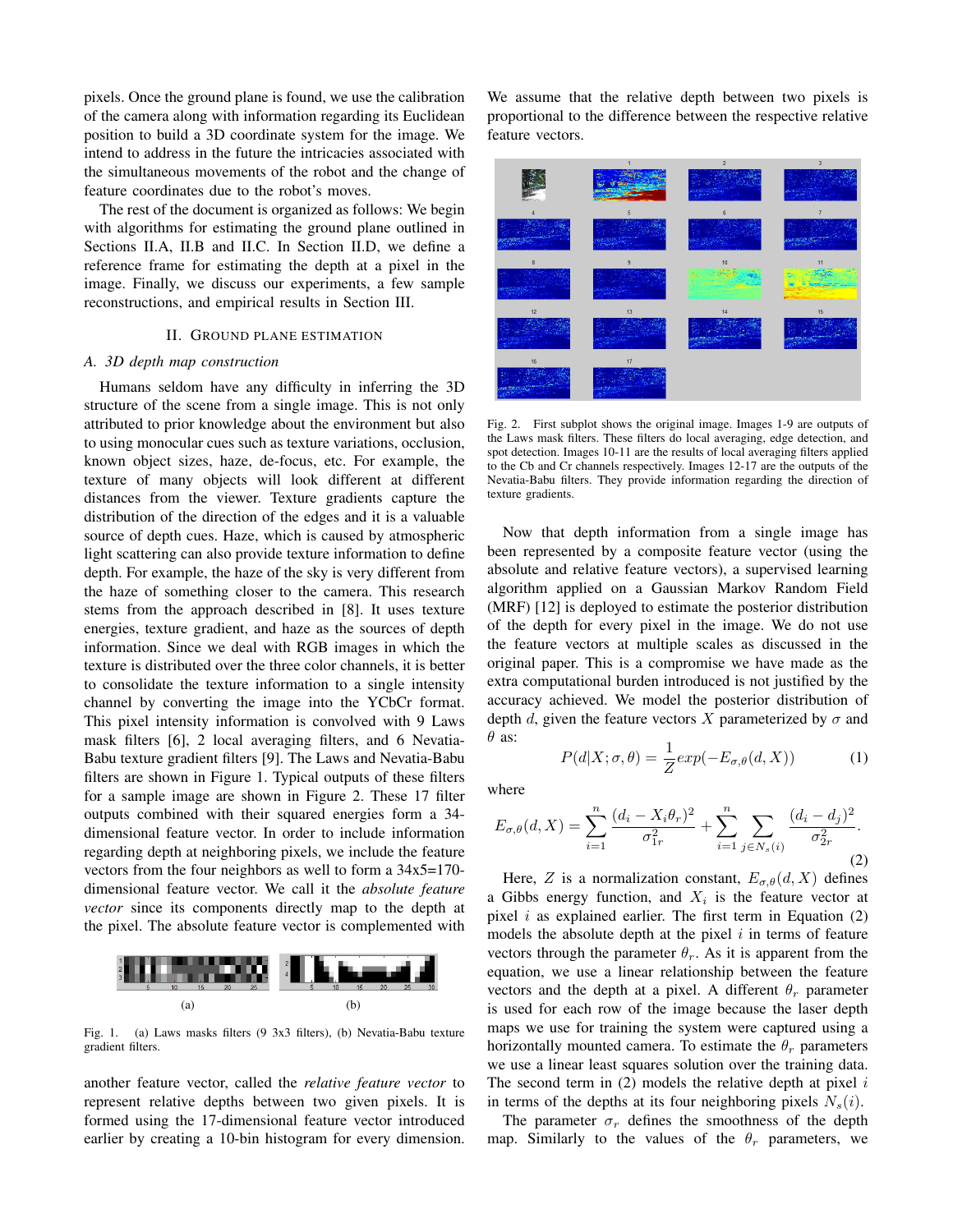estimate different  $\sigma_r$  for each row of the image. Estimation of these parameters is quite important for the depth map creation since it defines the smoothness of the depth variations. We introduce a PCA based approach to find the  $\sigma_{1r}^2$  values. We find the parameters  $U_r$  of a hyperplane such that  $\sigma_{1r}^2 = ||U_r X_i||$ . Eigen analysis is used to estimate  $U_r$ . We find the covariance matrix between the difference in  $d_i - X_i \theta_r$  across all the pixels in the row and across all the training images. The eigenvector corresponding to the largest eigenvalue is selected and this forms the vector  $U_r$ for a given row.

Estimation of the  $\sigma_{2r}^2$  parameters is achieved by following a similar approach. Since this parameter defines relative smoothness across pixel depths, the relative feature vectors introduced earlier are considered here. We estimate the plane parameter  $V_r$  from the eigen analysis of the covariance matrix of  $(d_i - d_j)$  and compute  $\sigma_{2r}^2 = ||V_r(Y_i - Y_j)||$ , where  $Y_i$  and  $Y_j$  are the relative feature vectors at depth pixels i and j, respectively.

Once the parameters are estimated from the training data, given a test image, we use the Maximum A Posteriori (MAP) estimate to find the depth map. MAP is implemented as an iterative gradient descent algorithm, where the depth at  $i^{th}$ pixel in the  $(s + 1)^{st}$  iteration is given by:

$$
d_i^{s+1} = d_i^s - \lambda \nabla E_{\sigma, \theta}(d_i, X_i)
$$
 (3)

$$
\nabla E_{\sigma,\theta}(d_i, X_i) = \left(\frac{1}{\sigma_{1r}^2} + \frac{1}{\sigma_{2r}^2}\right)^{-1} \left[\frac{X_i \theta_i}{\sigma_{1r}^2} + \sum_{j \in N_{s(i)}} \frac{(d_i - d_j)}{\sigma_{2r}^2} \right]
$$
\n(4)

where  $\lambda$  is the learning rate.

Further smoothing is achieved by sampling the depth points from each row, applying linear interpolation and fitting a spline. Figure 3 shows a typical output of this algorithm.



Fig. 3. (a) Original. (b) Estimated depth map. Note the smoothing of the ground plane irrespective of the shadowed region. (c) It shows the same plot from the side to show explicitly the smoothing of the ground plane texture.

## *B. Texture segmentation*

A problem with the depth-map created from the above algorithm is the loss of information regarding the plane boundaries. We can't differentiate if a particular variation in the depth is due to an error in the estimation or simply due to depth discontinuities. Furthermore, even after multiple smoothing of the planes, it still has irregularities as is seen in Figure 3(c). In order to counteract this problem, we divide the

original image into regions of perceptually similar textures called super-pixels based on the algorithm described in [5]. Our assumption is that regions having similar textures are more likely to lie on the same plane and thus even if the depth map gives irregularities in estimation, this could be corrected from the information resulting from image segmentation. Figure 4 shows the output of superpixelation. In the next section, we propose a strategy to merge coplanar superpixels, thereby determining the ground plane.



Fig. 4. (a) Original Image. (b) The Superpixels. Each superpixel is a uniquely colored region in the graph. Note in (b) that the shadow in the image falls in a separate superpixel than that for the ground plane.

## *C. Inferring the ground plane*

 it lacks information regarding coplanarity. In this section we describe an algorithm to combine both these approaches to As discussed in the previous sections, the MRF based algorithm gives us an estimate of the depth at each pixel, but we lose information regarding the planes in the image. The superpixel algorithm provides planes in the image, but get a more robust estimation of the ground plane.

We consider the superpixels as being the nodes of a graph and adjacent superpixels are linked with an edge in the graph. Since the output of the superpixeling algorithm is a set of complex shaped uniquely colored regions, we devise a strategy to get an adjacency matrix from the superpixel graph. The algorithm is depicted below:

Input: superpixel image Output: adj\_matrix  $edges := EdgeDetector(superpixel\_image);$ foreach edge *in* edges do foreach nibor\_color in niborhood of edge do if nibor\_color  $\neq$  color\_of\_edge then adj\_matrix(color\_of\_edge, nibor\_color) = 1;  $\mathbf{I}$ end end end

Algorithm 1: Finds the adjacency matrix from the superpixel graph

In Algorithm 1, EdgeDetector() takes the superpixel image and produces an edge map from the superpixels. Since these edges are boundaries of the superpixels, a check of the colors of the regions around an edge will provide information regarding the neighborhood. The algorithm operates in O(E) time, where E represents the number of edges in the graph. Figure 5 shows an output of a superpixel and the neighboring superpixels identified by the above algorithm. Once the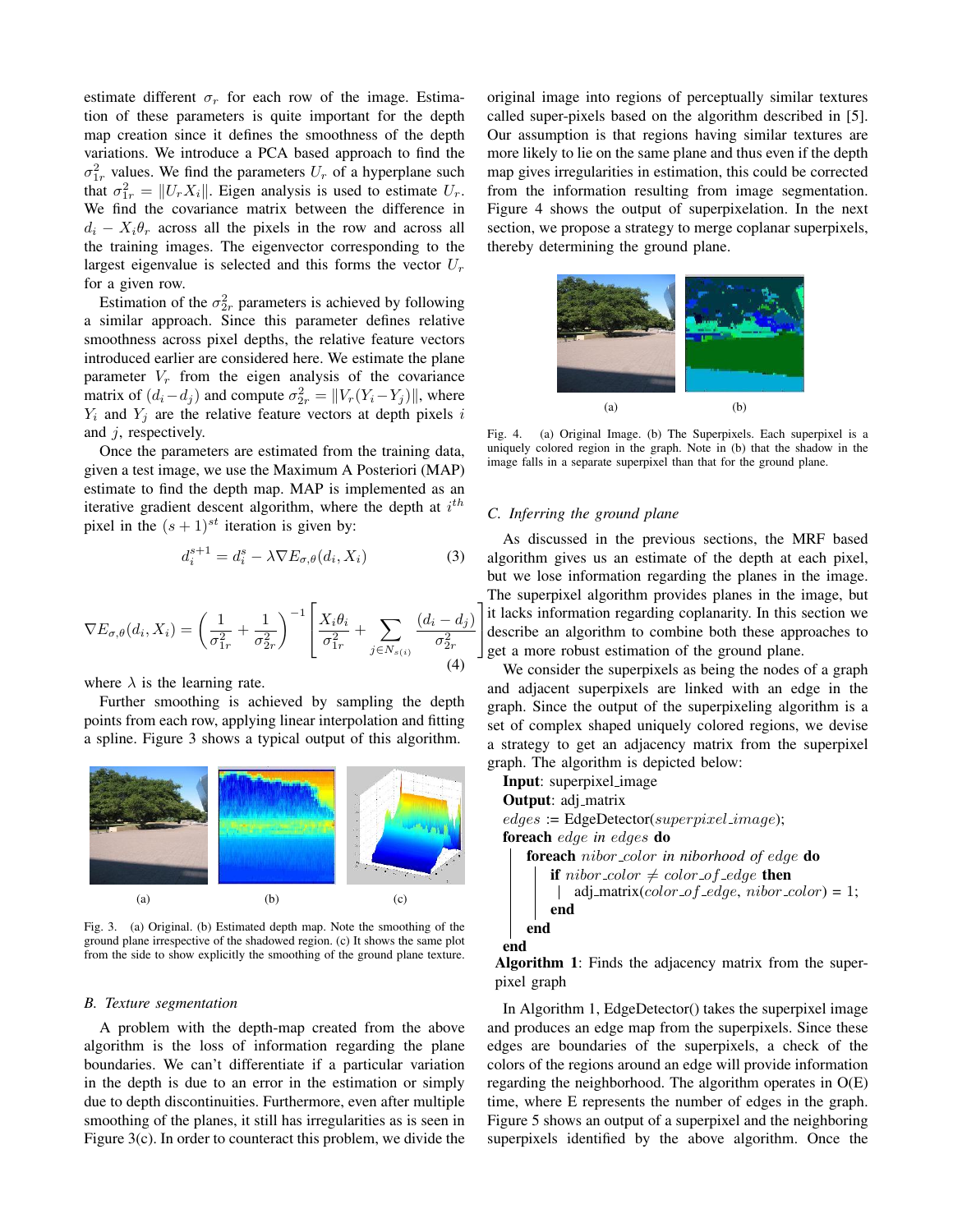

Fig. 5. (a) shows a typical super pixel and (b) shows its detected neighbors from the adjacency matrix.

adjacency matrix is found, we perform a Breadth First Search (BFS) over the graph moving across superpixel planes and checking if neighboring planes are coplanar. We assume that the robot is located on the superpixel plane at the bottom center of the image. Thus, it is highly likely that the best path for robot navigation will be coplanar to this plane<sup>1</sup>. We start the BFS from the superpixel at the bottom center of the segmented graph, and work our way upwards through the neighbors from the adjacency matrix. For each neighboring superpixel, we sample  $n$  points, map these points to the corresponding points in the depth map we found in Section II.A, and then we fit a 3D plane into these  $n$  points using the Moore-Penrose pseudoinverse. Once the normal unit vectors to these planes are found, we check the cosine similarity between these vectors. Those planes having high cosine similarity are more likely to be coplanar, and thus those superpixels are merged. Figure 6 shows the schematic of the scenario.



Fig. 6. SP1, SP2 are two superpixel planes and  $\vec{N_1}$  and  $\vec{N_2}$  are normals to these planes. To check if two super pixels are coplanar, we compute the inner product between  $\vec{N_1}$  and  $\vec{N_2}$  checking if it is closer to unity.

#### *D. Building the reference plane from ground plane*

Now that the ground plane has been identified, we can use the calibration of the camera and assumptions about its Euclidean coordinates, to find the correct distance map. Figure 7 depicts the scenario.



Fig. 7. Schematic of the camera structure.

Here  $P$  is the optical center,  $h$  the height of the camera,  $I$ the image plane,  $G$  the ground plane,  $f$  the focal length, and  $D$  the actual depth of the bottom most row of the image on the ground plane from the image plane. In addition,  $d$  is the depth,  $h_1$  and  $h_2$  show the heights of the projected ground points on the image plane.

Once the ground plane is determined, the given image is first inverse calibrated using the camera calibration matrix. We use the following equation to determine the actual depth of each pixel:

$$
d = D * \frac{h}{h_1} * \frac{h_1 - h_2}{h_2 - h}.
$$
 (5)

# III. EXPERIMENTS AND RESULTS

In the experimental results discussed below we used an MIT implementation of the superpixeling algorithm for texture segmenting the image. All other algorithms were implemented in Matlab. We also implemented the MRF based depth map creation algorithm and used the Stanford Make3D 400 images/depthmaps data set for training and testing our implementation. Out of the 400 images in the set, we used 200 of the images for training the system and used the rest for testing. Each image was of size 1704 x 2272 and each depth map of size 55 x 305. On a PC running on a 2GHz Pentium processor and 2GB RAM, our implementation took 1-2 seconds per image for producing the 3D reconstruction.



Fig. 8. It shows the mean error (in meters) between the real and predicted depths against image rows.

We found that the output of our implementation gave very good depth maps for the rows above 35 and below 25. A plot of the error in the estimation is shown in Figure 8. As it is

<sup>&</sup>lt;sup>1</sup>This assumption is not entirely valid when the pose of the robot changes. In this situation we need to find the entropy of the superpixels to determine the best path suitable for robot navigation.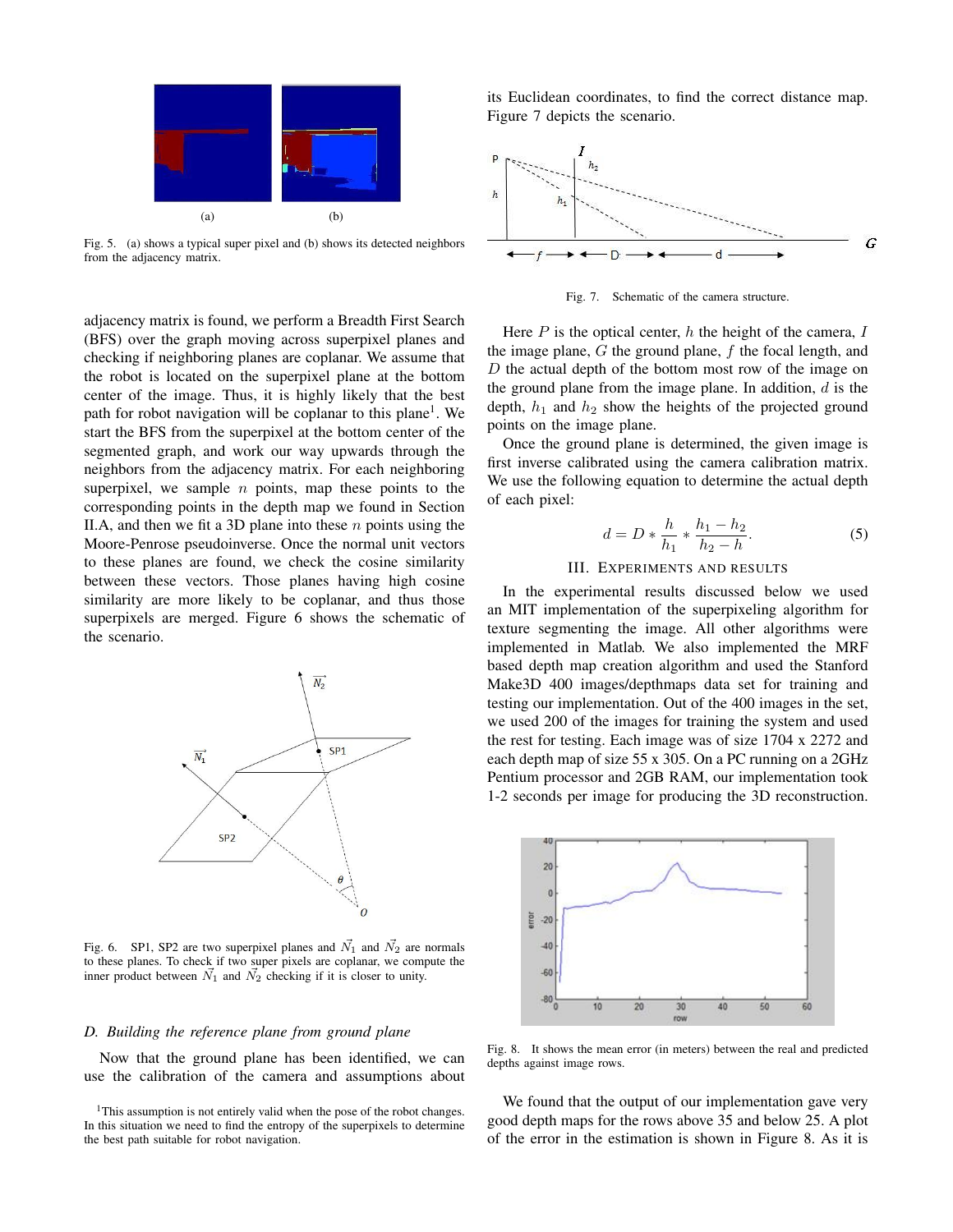| category | mean rms error(m) | standard deviation |
|----------|-------------------|--------------------|
| Campus   | 0.374             | 0.082              |
| Forests  | 0.707             | 0.246              |
| Roads    | 0.316             | 0.099              |
| Overall  | 0.397             | 0.269              |

TABLE I

MEAN RMS ERROR AND STANDARD DEVIATION COMPUTED BETWEEN THE RECONSTRUCTED 3D AND THE CORRESPONDING LASER DEPTH MAP.

seen from Figure 8, the error is quite high around the mid row of the images. This is due to the robot mounted camera and the variation in depth across the training images is quite high along the horizon where the ground and vertical planes meet. Thus our algorithm will not provide a good estimate of depths at these points. However this is a problem that we can accommodate, since we are only interested in building the ground plane and therefore we do not need to consider the depth map this far.

An empirical comparison of our algorithm with the given laser data is provided in Table I. Since we do not know the Euclidean coordinates of the camera, we made an estimate of them from the images and the corresponding laser data. The data set was segregated into images of campus, roads, and forests. As seen from the table, the forest group shows the maximum error, because of the noisy environment with too many texture variations. In our experiments we found that in many other instances the output of our algorithm looked superior to the laser depth maps. This is because the laser depth maps degrade with distance from the camera, but our algorithm uses the predicted depth map and the plane similarities to increase the accuracy in estimating the ground plane. Figures 9 through 11 show the estimation of the ground plane in various scenarios. The predicted ground plane in each of these situations is shown in green. Figure 12 shows two samples of the 3D environment reconstructed from the image. Figure 13 provides a comparison of our method with the raw output of the MAP estimation. Figures 14 and 15 show comparisons of the predicted depth maps with the laser range data.



Fig. 9. (a) Original. (b) The image shows the estimated ground plane in green color. The robustness of the algorithm to shadows is depicted here.



Fig. 10. (a) Original. (b) The image shows the estimated ground plane in green color. The algorithm finds out obstacles in the image and considers that in the ground plane estimation.



Fig. 11. (a) and (c) show the original images. (b) and (d) show the estimated ground plane in green color. This exemplifies the robustness to texture differences in the ground plane and also the identification of obstacles in the path.

## IV. CONCLUSION AND FUTURE WORK

In this work, we introduced a framework for estimating the ground plane accurately and showed how to map the pixels in a single image to 3D Euclidean coordinates with respect to the camera center. It was found that combining the predicted depth map with the superpixel algorithm results in better ground plane estimation. The new algorithm was found to be robust against shadows or texture differences on the ground plane while simultaneously it facilitated detection of obstacles in the robot navigation path. The algorithm could be improved for irregularly illuminated regions like forests over which its performance was not very impressive. In the present work we did not consider the intricacies associated with robot motion, nor have we investigated on how to combine 3D reconstructions from multiple views. These are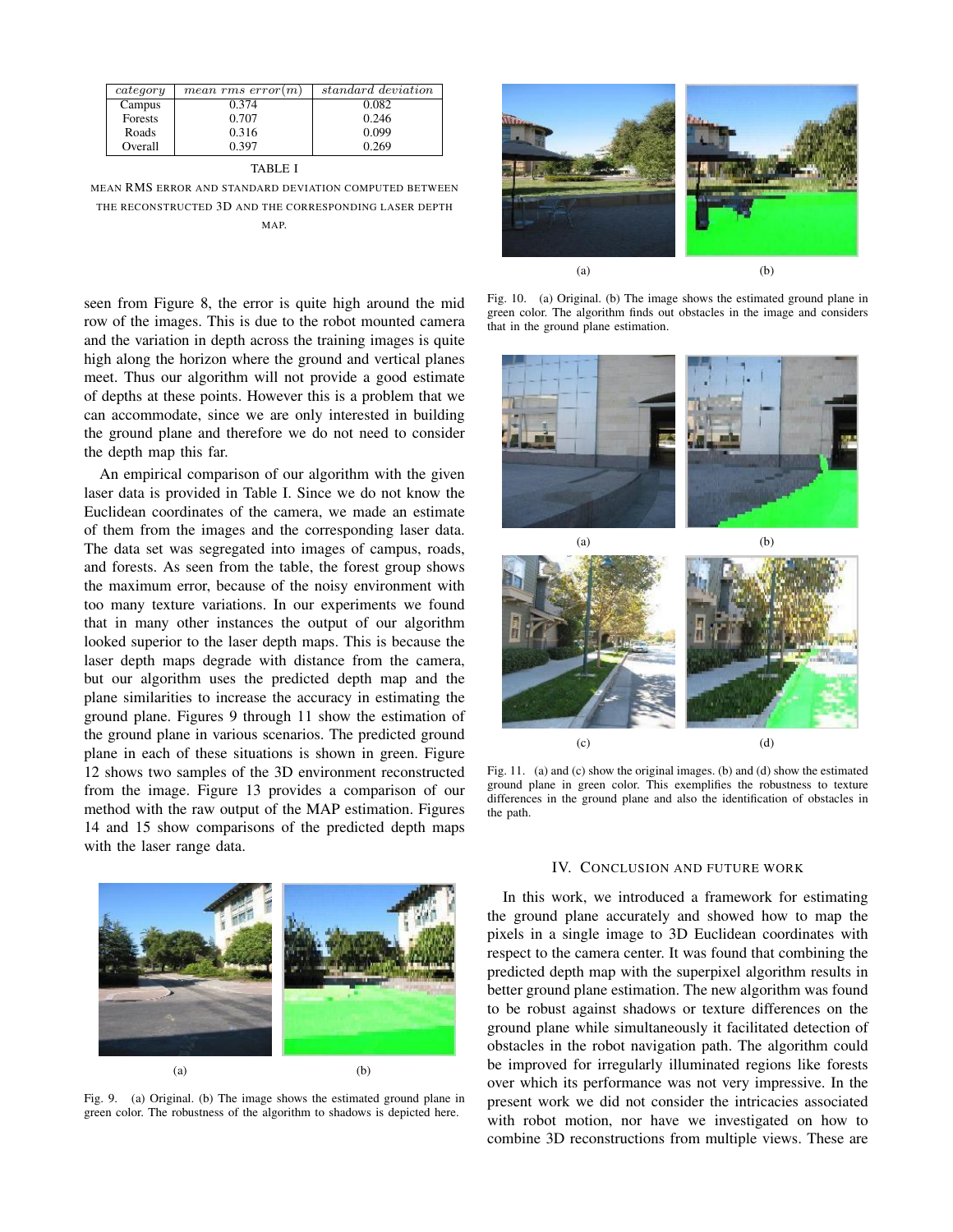

Fig. 12. Left figures show the original images. Right figures show the 3D reconstructions based on the estimated ground plane. The black region in the images on the right shows the estimated ground plane.



Fig. 14. Comparison of the 3D reconstruction with the laser depth data. Each row shows the original image, the predicted depth map, and the laser depth map, respectively.

topics for future research.

### V. ACKNOWLEDGEMENTS

This work was supported in part by the U.S. ARMY (ARO) through contract #W911NF-08-1-0463 (Proposal 55111-CI), and the National Science Foundation through Grants #CNS-0324864, #CNS-0420836, #IIP-0443945, #IIP-0726109, and #CNS-0708344.

#### **REFERENCES**

- [1] A. Criminisi, I. Reid, and A. Zisserman. Single view metrology. *IJCV, 40:123-148*, 2000.
- [2] A. Saxena, S. Chung, and A. Ng. 3-D depth reconstruction from a single still image. *IJCV*, Aug 2007.
- [3] A.M. Loh, and P. Kovesi. Estimation of surface normal of a curved surface using texture. *In Proceedings of the Digital Image Computing: Techniques and Applications Conference*, 2003.
- [4] D. Hoiem, A. Efros, and M. Hebert. Automatic photo pop-up. *In ACM SIGGRAPH*, 2005.
- [5] D. Huttenlocher, and F. Felzenszalb. Efficient graph based image segmentation. *IJCV. Vol 59*, 2004.
- [6] E. R. Davies. Machine vision-theory, algorithms and applications. *Morgan Kauffman Press*, 2005.
- [7] E. Delage, H. Lee, and A.Y. Ng. A dynamic Bayesian network model for autonomous 3d reconstruction from a single indoor image. *CVPR*, 2006.
- [8] M. Sun, A. Saxena, and A. Ng. 3-D scene structure from a single still image. *In ICCV workshop on 3D Representation for Recognition (3dRR-07)*, 2007.
- [9] R. Nevatia, and K. Babu. Linear feature extraction and detection. *Computer Vision, Graphics, and Image Processing, 13:257- 269*, 1980.

主義の元は動き



Fig. 13. Comparison of final predicted depth map with the raw output of the MAP estimation (before using superpixel information). Each row shows the original image, the image predicted after the MAP estimation, and the final depth map after using the superpixel information respectively. The region marked in blue shows the ground plane identified as navigable.